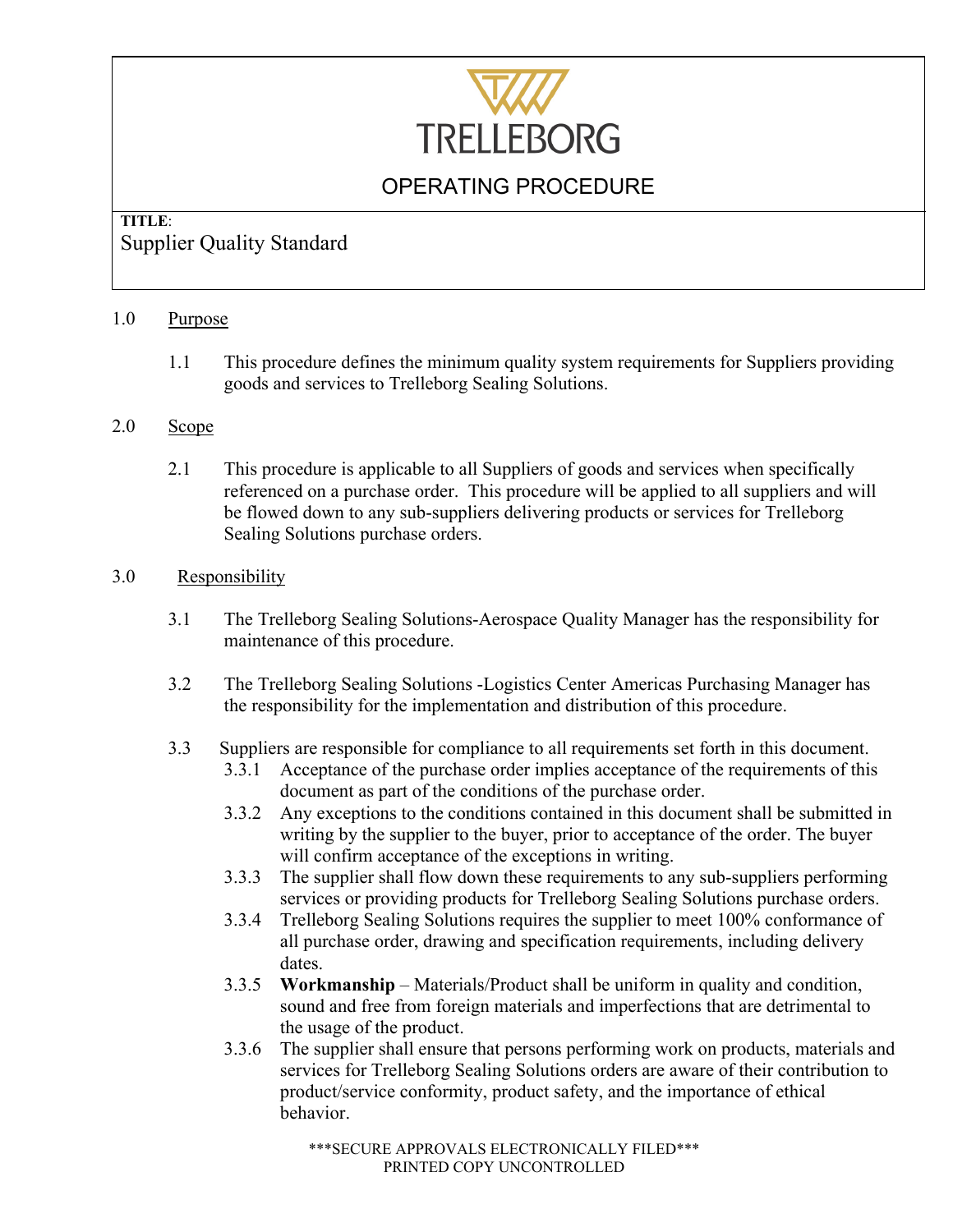

## **TITLE**: Supplier Quality Standard

### 4.0 General

Trelleborg Sealing Solutions focuses on building and strengthening our Supplier relationships. We value our Suppliers as an integral part of our business and believe it essential that we share a common set of goals. We seek Suppliers that are dedicated in sharing our goal to provide our customers excellent quality and service yet remain competitive through ongoing process improvements. This document has been developed to strengthen communication channels and applies to both internal and external Suppliers. The requirements specified in this procedure are supplementary to the terms and conditions of purchase documents and related drawings/specifications and does not replace or alter them.

### 5.0 Foreign Object Debris/Damage

5.1 Foreign Object Debris/Damage is a priority at Trelleborg Sealing Solutions. Purchasing can access information of FOD rejections through CAQ for procured product and flow down FOD prevention requirements commensurate with that risk when necessary.

### 6.0 Minimum Supplier Quality Requirements

#### 6.1

The Supplier must maintain an effective documented quality management system that communicates, identifies, coordinates, and controls all key activities necessary to design (if applicable), develop (if applicable), produce, deliver, and service Products to TSS.

The Supplier shall be certified/ registered to one of the following international quality management standards by a recognized, independent, and accredited third party certification/ registration body:

- ISO 9001 Quality Management Systems Requirements
- **IATF16949 Quality Management Systems Automotive Requirements**
- SAE EN 9100 Quality Management Systems Aerospace Requirements
- **ISO 13485 Quality Management System Medical Devices Requirements**

Other internationally recognized standard(s), may be accepted, but require written approval from TSS.

\*\*\*SECURE APPROVALS ELECTRONICALLY FILED\*\*\* PRINTED COPY UNCONTROLLED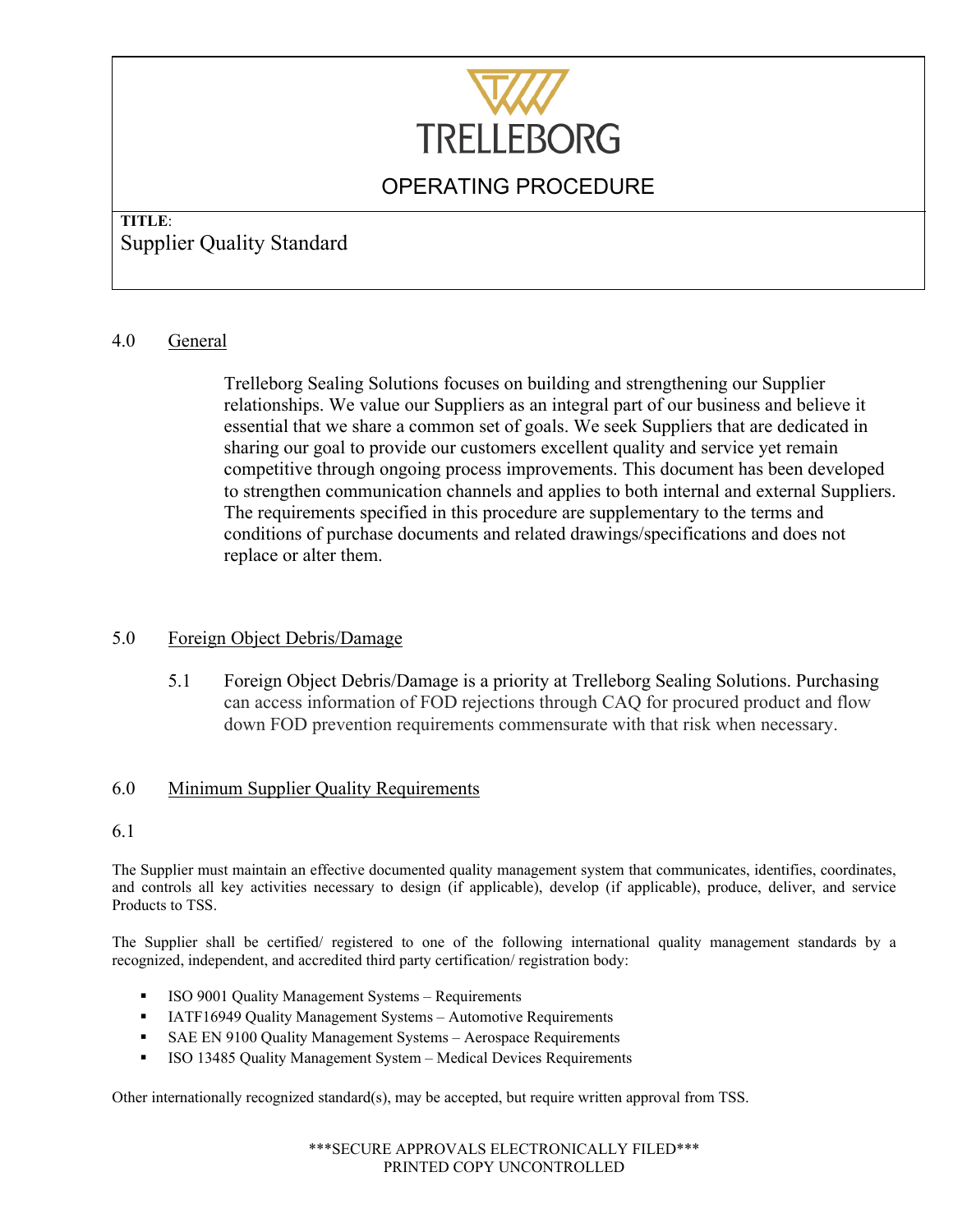

## **TITLE**: Supplier Quality Standard

Note: The Supplier must notify TSS immediately, if Supplier's third party registration expires, or is revoked. TSS reserves the right to access all certification/ registration details of the Supplier.

In addition, TSS reserves the right to:

- Conduct TSS supplier quality assessments in addition to third party verification, as requested by TSS;
- Invite customers to participate in relevant audits;
- Disqualify, demote, and/ or adjust Supplier segmentation status, and/ or full requalification, prior to resuming business and/ or shipment with TSS;
- Notify third party certification/ registration body used by the Supplier, in the case of breach/ misuse of its quality management system.

### 7.0 Supplier Requirements

- 7.1 The Supplier shall meet all requirements noted on the Trelleborg Purchase Order (P.O.) including, but not limited to:
	- drawing
	- specifications
	- documentation
	- service
	- process requirements
	- work Instructions
	- products
- methods, processes, and equipment
- release of products and services
- testing
- audits
- inspection

See Trelleborg Sealing Solutions Terms and Conditions of Purchase Order for additional details.

- 7.2 Capacity Suppliers are responsible for ensuring they have the capacity and the capability to supply products that conform to all specifications and requirements prior to quoting an order.
- 7.3 Traceability Products and services supplied to Trelleborg Sealing Solutions must be traceable to original lots and/or batches and, when applicable, back to the Supplier's subsuppliers products and services.
- 7.4 Change Notification Suppliers shall notify Trelleborg Sealing Solutions Buyer in writing, of any changes to products, processes, and/or location of the manufacturing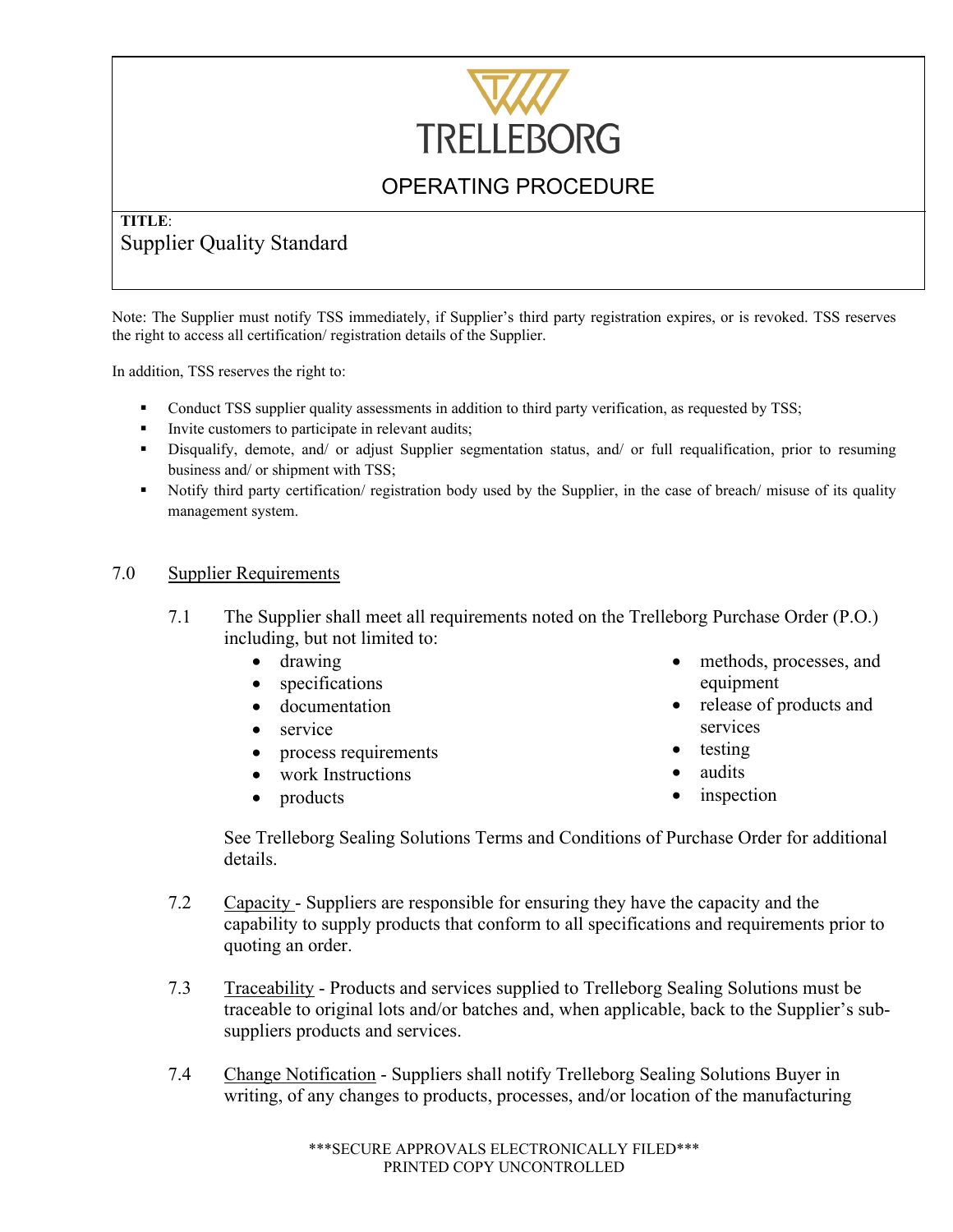

## **TITLE**: Supplier Quality Standard

facility and obtain written approval from Trelleborg Sealing Solutions prior to shipping affected product.

7.5 Nonconforming Product –

7.5.1: Prior to shipping any nonconforming product, Suppliers shall notify Trelleborg Sealing Solutions in writing. All waivers issues shall specify time and/ or quantity limit, which is subject to the sole and final approval of TSS. If approved by TSS, all products shipped must be accompanied by a copy of the approved waiver requisition. 7.5.2: If suspected nonconforming product is shipped to Trelleborg Sealing Solutions or on Trelleborg Sealing Solutions' behalf, the Supplier shall notify Trelleborg Sealing Solutions Procurement Department immediately. One or more of the following actions will occur: Supplier´s immediate replacement of the Product; Return of batch/ lot/ shipment to the Supplier, with the condition of complete replacement, sorting or rework of the Products, and any other charges incurred, at the Supplier's expense; Third-party sorting organized at any site specified by TSS, at the Supplier's expense; Supplier sorting at TSS site, at the Supplier's expense; or Scrap, loss, and any other additional costs incurred by TSS, as a result of Non-conforming Products, are at the Supplier's expense. 7.5.3: Suppliers are expected to ensure that product dispositioned for scrap be conspicuously and permanently marked, or positively controlled, until physically rendered unusable.

7.5.4: In case of Non-conforming Products, the Supplier shall submit a formal written corrective and preventive action report, to address specific defects identified.

- The general format of the corrective and preventive action will be a Corrective Action Report form (8D), otherwise specified. The Supplier shall submit the 8D for TSS evaluation and acceptance.
- The Supplier shall implement the containment action, and submit to TSS in writing (steps D1-D3 of the 8D form) within 24 hours (starting from Supplier´s receipt of the 8D form).
- If TSS disagrees with the containment action, Supplier must respond (with a revised containment action) within 24 hours (starting from TSS receipt of Supplier´s notice).

Failure analysis leading to the root cause determination shall be done within 10 working days, or an alternative time frame agreed upon with TSS.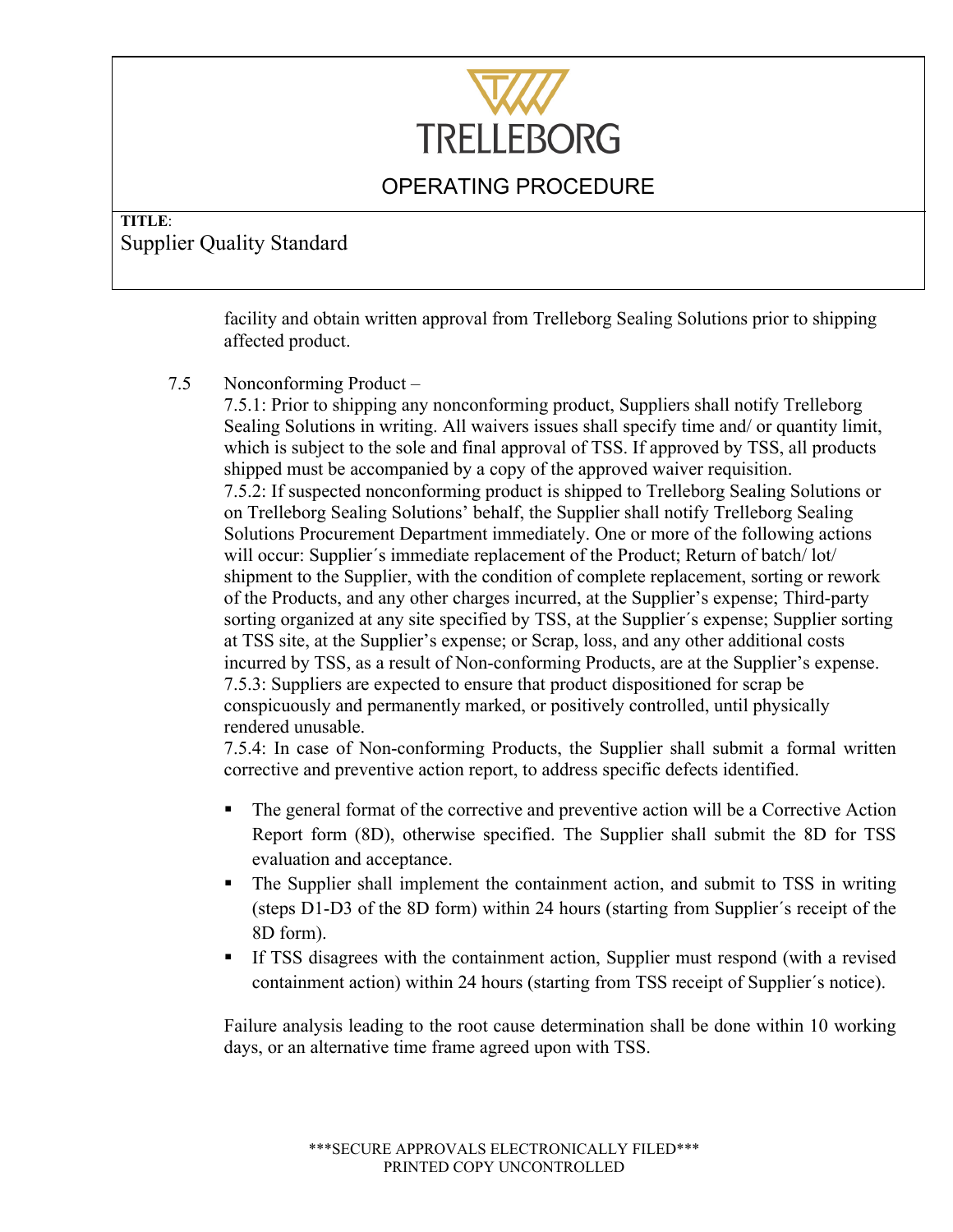

## **TITLE**: Supplier Quality Standard

- The Supplier shall use appropriate tools such as, but not limited to, fishbone diagram, 5W+2H, FTA (Factor Tree Analysis) for occurrence and non-detection, Lessons Learned Cards to effectively reach zero recurrence, etc.
- The 8D form will not be considered complete until proposed corrective and preventive actions and an appropriate implementation plan has been approved by TSS.

Involvement of TSS in the approval of remedial action does not change the fact that the Supplier remains liable for any Non-conformances in the Products, including Nonconformances resulting from the implementation of the remedial action. Until the claim has been verified and closed by TSS, the Supplier shall adopt all measures to safeguard the interest of TSS and its customer).

- 7.6 Flow Down Requirements Suppliers shall flow down all applicable requirements to their suppliers as they pertain to Trelleborg Sealing Solutions P.O. This includes but is not limited to purchasing documents and key characteristics, as applicable.
- 7.7 Right of Access Trelleborg Sealing Solutions reserves the right of access to our Suppliers' facilities and their applicable supplier facilities for Trelleborg Sealing Solutions, Trelleborg Sealing Solutions' customers, and regulatory authorities to all facilities involved in a given order and to all applicable records at any level of the supply chain shall be made available to ensure that requirements are met. Trelleborg, our customer or a regulatory body may visit at any level of the supply chain. This may be for the purpose of reviewing processes, auditing, and/or performing inspection at the source. This requirement does not absolve the Supplier from supplying totally conforming product.
- 7.8 Regulatory and Restricted Substance Requirements Suppliers are expected to comply with all regulatory requirements, including safety, health and environmental regulations, and to practice good environmental stewardship in carrying out Trelleborg Sealing Solutions orders. Any use of restricted substances in products supplied to Trelleborg Sealing Solutions must be declared with or prior to the first shipment of product.
- \*\*\*SECURE APPROVALS ELECTRONICALLY FILED\*\*\* PRINTED COPY UNCONTROLLED 7.9 Counterfeit Parts Prevention - The supplier shall plan, implement, and control processes, appropriate to the organization and the product, for the prevention of counterfeit or suspect counterfeit part use and their inclusion in product(s) delivered to the customer.